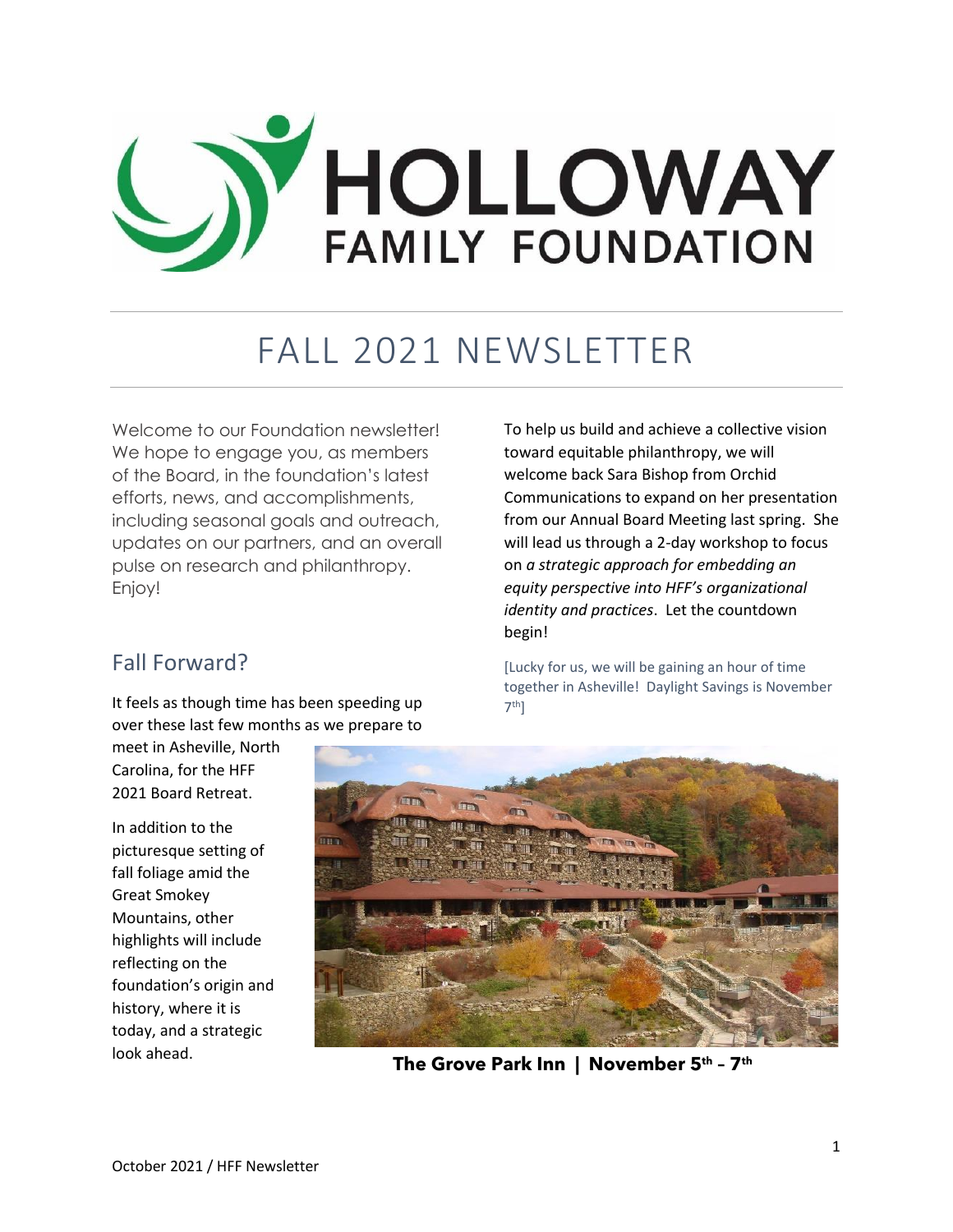HFF & TWF Host Dallas Contributor's Network (DCN) Luncheon

From 'Absent' to 'Asset': Why Enrichment/Out of School Time Programs are Critical for Re-engaging Students Ages 12- 18

On September 21<sup>st</sup>, Valerie Skinner and Dena Jackson (Senior VP of Grants & Research at the Texas Women's Foundation) co-hosted a funders' luncheon to learn about the challenges and creative innovations that arise for local nonprofits when working with middle school and high school students.

The panelists included:

Christina Hanger, [Dallas After School;](https://dallasafterschool.org/)

Carlton Oby, [Mercy Street;](https://mercystreet.org/)

Joseph Vincelli[, The Artist Outreach;](https://theartistoutreach.org/) and

Jorge Baldor, [After8toEducate](https://after8toeducate.com/)

Christina began the session with an overview of the data recently gathered from 1,000 families of diverse ethnic/racial/socioeconomic backgrounds. She highlighted that 78% of families who are *not* involved in out of school time (OST) programs would like to be *if* they were available or affordable. In Dallas, the average cost for a family for after school/OST programs for one year is \$4,300.

Another shocking fact is that for those children who are not able to be in an OST program: 45% are with an adult, *18% are with a sibling, and 18% are alone* during these afterschool hours (another category was 'other,' which may include work). So, while the demand is high, several factors keep these programs

inaccessible to many families. One reason is the shortage of workers and trained staff for these types of programs, as OST providers are continuously seeking funding streams. Other limitations include the need for the staff to represent the students they are serving, ideally from the same neighborhood for increased engagement. Language barriers can also restrict access.

#### **GRANTEE SPOTLIGHT**

Wesley-Rankin Aspiring Professionals (WRAP) chosen for United Way's 2021 Social Innovation Accelerator Cohort

WRAP is a pre-apprenticeship program for high school students that addresses gaps in workplace readiness and low living wages using a 4-part approach: technical instruction, soft skill coaching, financial support and literacy, and parent education.

In January 2022 they will compete for one of the top 5 spots leading to the final pitch in April. Congratulations and good luck, Wesley-Rankin!

Jorge Baldor raised awareness of the need for mental health services for this age group, as teen suicide and domestic abuse escalated during the pandemic. They have since